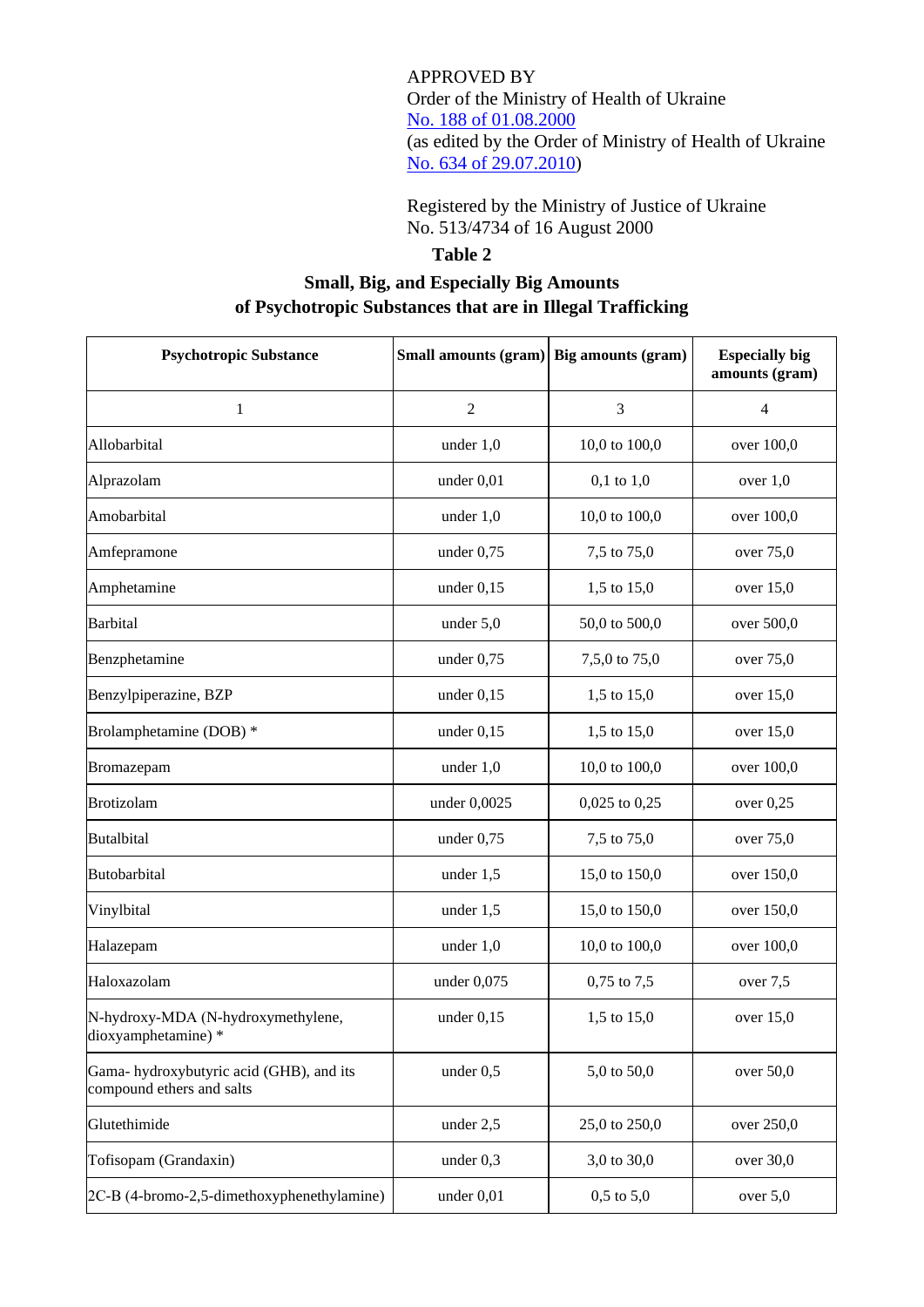| Delorazepam                               | under 0,03    | $0,3$ to $3,0$    | over 3,0    |
|-------------------------------------------|---------------|-------------------|-------------|
| Dexamphetamine                            | under $0,15$  | 1,5 to 15,0       | over $15,0$ |
| Delta-9-tetrahydrocannabinol *            | under $0,3$   | 3,0 to 30,0       | over 30,0   |
| Diazepam                                  | under $0,1$   | 1,0 to 10,0       | over 10,0   |
| DMA (2,5-dimethoxyampthetamine) *         | under $0,15$  | 1,5 to 15,0       | over 15,0   |
| DOET (2,5-dimethoxy-4-ethylamphetamine) * | under $0,15$  | 1,5 to 15,0       | over $15,0$ |
| N-ethylamphetamine (MDE, N-ethyl-MDA) *   | under $0,15$  | 1,5 to 15,0       | over $15,0$ |
| Estazolam                                 | under $0,03$  | $0,3$ to $3,0$    | over $3,0$  |
| Ethylamphetamine                          | under $0,3$   | 3,0 to 30,0       | over 30,0   |
| Ethyl loflazepate                         | under $0,02$  | $0,2$ to $2,0$    | over $2,0$  |
| Ethinamate                                | under $5,0$   | 50,0 to 500,0     | over 500,0  |
| Ethchlorvynol                             | under 5,0     | 50,0 to 500,0     | over 500,0  |
| Zolpidem (INN)                            | under $0,1$   | 1,0 to $10,0$     | over $10,0$ |
| Camazepam                                 | under $0,3$   | 3,0 to 30,0       | over 30,0   |
| Cathine                                   | under $0,2$   | 2,0 to 20,0       | over 20,0   |
| Cathinone <sup>*</sup>                    | under $0,15$  | 1,5 to 15,0       | over $15,0$ |
| Ketazolam                                 | under $0,3$   | 3,0 to 30,0       | over 30,0   |
| Clobazam                                  | under $0,2$   | 2,0 to 20,0       | over 20,0   |
| Clonazepam                                | under $0,08$  | $0,8$ to $8,0$    | over 8,0    |
| Clorazepate                               | under $0,2$   | 2,0 to 20,0       | over 20,0   |
| Clotiazepam                               | under $0,15$  | 1,5 to 15,0       | over 15,0   |
| Cloxazolam                                | under $0,09$  | $0,9$ to $9,0$    | over 9,0    |
| Levoamphetamine                           | under $0,15$  | 1,5 to 15,0       | over 15,0   |
| Levomethamphetamine                       | under $0,15$  | 1,5 to 15,0       | over 15,0   |
| Lefetamine                                | under $0,75$  | 7,5 to 75,0       | over 75,0   |
| $(+)$ -Lysergide (LSD) *                  | under 0,00001 | $0,001$ to $0,01$ | over 0,01   |
| Lorazepam                                 | under $0,025$ | $0,25$ to $2,5$   | over 2,5    |
| Loprazolam                                | under 0,01    | $0,1$ to $1,0$    | over $1,0$  |
| Lormetazepam                              | under 0,01    | $0,1$ to $1,0$    | over $1,0$  |
| Mazindol                                  | under 0,01    | $0,1$ to $1,0$    | over $1,0$  |
| Medazepam                                 | under 0,2     | 2,0 to 20,0       | over 20,0   |
| Meprobamate                               | under $12,0$  | 120,0 to 1200,0   | over 1200,0 |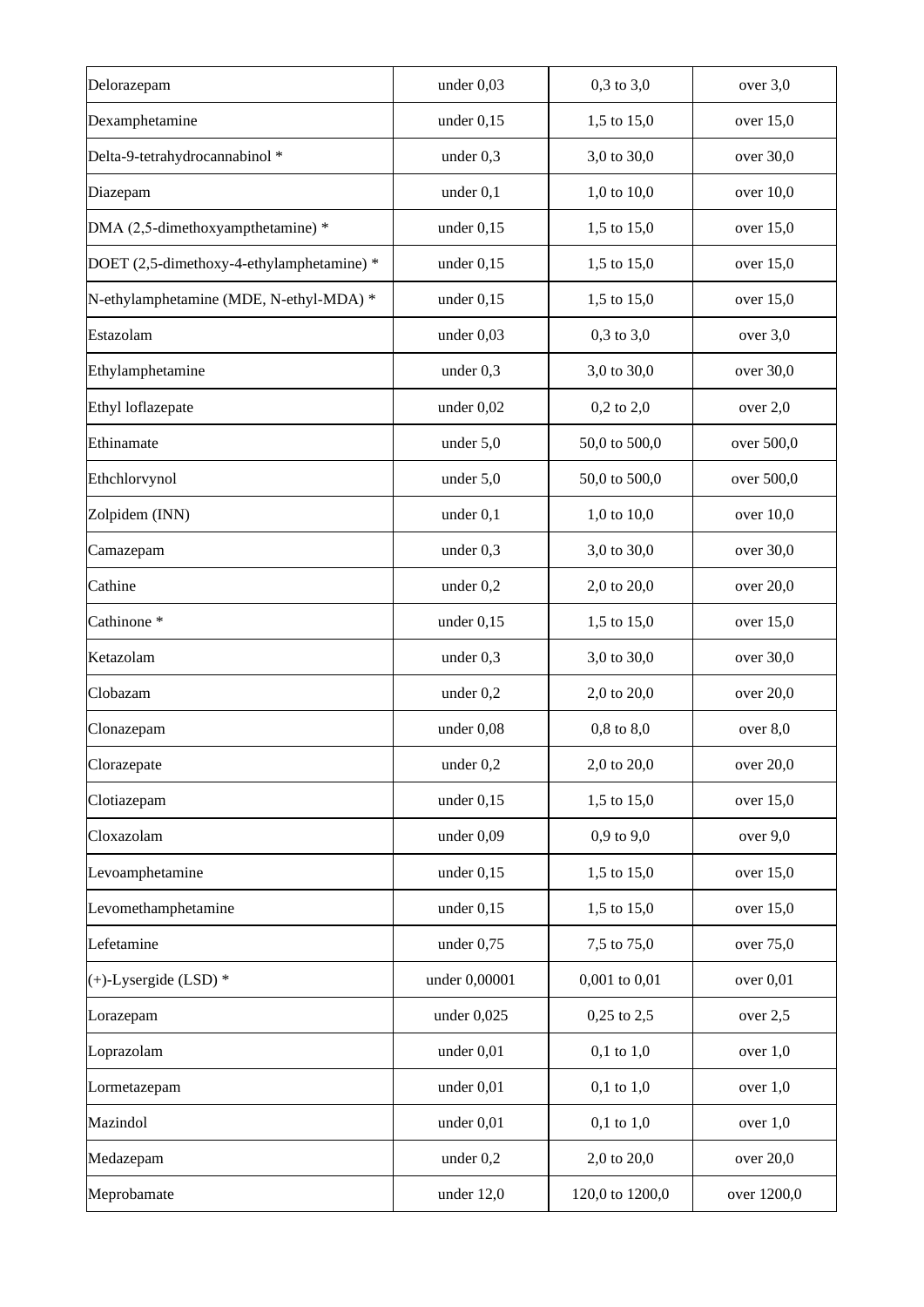| Mescaline 4-methylaminorex *                                     | under $0,15$  | 1,5 to 15,0      | over $15,0$ |
|------------------------------------------------------------------|---------------|------------------|-------------|
| Methaqualone                                                     | under 2,0     | 20,0 to 200,0    | over 200,0  |
| Methamphetamine (pervitin)                                       | under $0,15$  | 1,5 to 15,0      | over 15,0   |
| Methamphetamine-racemate                                         | under $0,15$  | 1,5 to 15,0      | over $15,0$ |
| Methylphenobarbital                                              | under $1,0$   | 10,0 to 100,0    | over 100,0  |
| Methylprylon                                                     | under $2,0$   | 20,0 to 200,0    | over 200,0  |
| Mefenorex                                                        | under $0,6$   | $6,0$ to $60,0$  | over $60,0$ |
| MDMA (3,4-methylenedioxymethamphetamine)                         | under $0,15$  | 1,5 to 15,0      | over $15,0$ |
| MMDA (5-methoxy-3,4-<br>methylenedioxyamphetamine) *             | under $0,15$  | 1,5 to 15,0      | over $15,0$ |
| 4-MMC (4-methylmethcathinone) *                                  | under $0,15$  | 1,5 to 15,0      | over $15,0$ |
| bk-PMMA (4-methoxymethcathinone) *                               | under $0,15$  | 1,5 to 15,0      | over $15,0$ |
| 5-MeO-DMT,<br>5-methoxydimethyltryptamine *                      | under $0,15$  | 1,5 to 15,0      | over 15,0   |
| Methylenedioxypyrovalerone, MDPV *                               | under $0,15$  | 1,5 to 15,0      | over $15,0$ |
| Midazolam                                                        | under $0,2$   | 2,0 to 20,0      | over 20,0   |
| Nimetazepam                                                      | under $0,05$  | $0,5$ to $5,0$   | over $5,0$  |
| Nitrazepam                                                       | under $0,05$  | $0,5$ to $5,0$   | over $5,0$  |
| Nordazepam                                                       | under $0,15$  | 1,5 to 15,0      | over $15,0$ |
| Oxazolam                                                         | under $0,4$   | 4,0 to 40,0      | over $40,0$ |
| Oxazepam                                                         | under 0,5     | 5,0 to 50,0      | over 50,0   |
| Pemoline                                                         | under 0,4     | 4,0 to 40,0      | over 40,0   |
| Pinazepam                                                        | under $0,15$  | 1,5 to 15,0      | over 15,0   |
| Pentobarbital (sodium ethaminal)                                 | under $1,0$   | 10,0 to 100,0    | over 100,0  |
| Pipradrol                                                        | under $0,3$   | 3,0 to 30,0      | over 30,0   |
| Pyrovalerone                                                     | under $0,4$   | 4,0 to 40,0      | over $40,0$ |
| Prazepam                                                         | under $0,3$   | 3,0 to 30,0      | over 30,0   |
| PMA (paramethoxyamphetamine) *                                   | under $0,15$  | 1,5 to 15,0      | over $15,0$ |
| Psilocybin *                                                     | under $0,01$  | $0,1$ to $1,0$   | over $1,0$  |
| Psilocin <sup>*</sup>                                            | under 0,01    | $0,1$ to $1,0$   | over $1,0$  |
| Fruit body of any fungus that contains<br>psilocybin or psilocin | under $0,5$   | 5 to 50          | over 50     |
| Salvinorin A*                                                    | under $0,015$ | $0,15$ to $1,50$ | over 1,50   |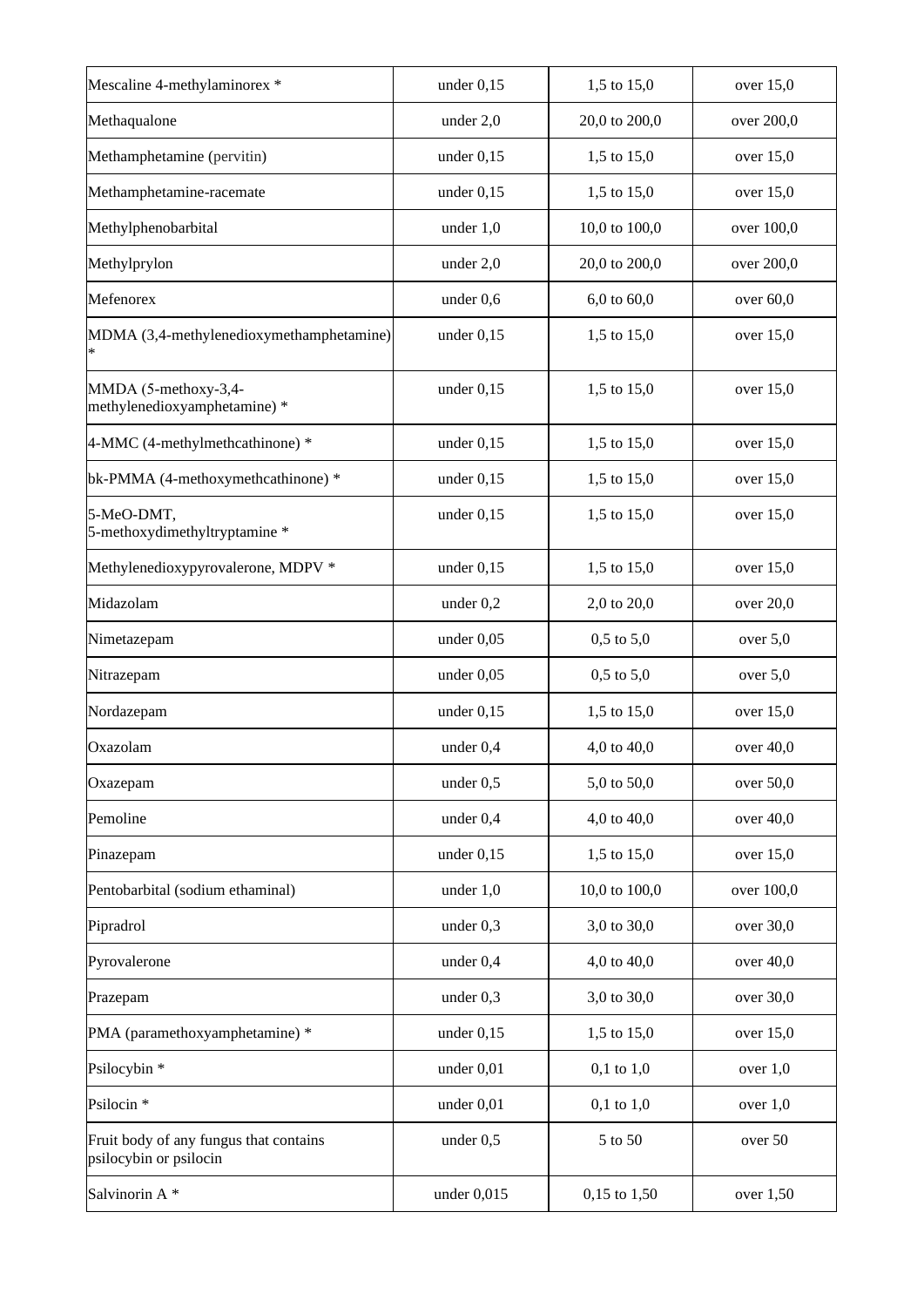| Secbutabarbital                                                                                 | under $0,75$  | 7,5 to 75,0       | over 75,0   |
|-------------------------------------------------------------------------------------------------|---------------|-------------------|-------------|
| Secobarbital                                                                                    | under 0,75    | 7,5 to 75,0       | over 75,0   |
| Sibutramine                                                                                     | under $0,5$   | 5 to 50,0         | over 50,0   |
| STP (DOM) *                                                                                     | under $0,15$  | 1,5 to 15,0       | over $15,0$ |
| Temazepam                                                                                       | under 0,2     | 2,0 to 20,0       | over 20,0   |
| Tenamfetamine (MDA) *                                                                           | under $0,015$ | 1,5 to 15,0       | over $15,0$ |
| Tetrahydrocannabinol, all isomers *                                                             | under $0,015$ | $0,15$ to $1,50$  | over 1,50   |
| Tetrazepam                                                                                      | under $1,0$   | 10,0 to 100,0     | over 100,0  |
| TMA (3,4,5-trimethoxyamphetamine) *                                                             | under $0,15$  | 1,5 to 15,0       | over $15,0$ |
| <b>TFMPP</b><br>(3-trifluoromethylphenylpiperazine, meta-<br>trifluoromethylphenylpiperazine) * | under $0,15$  | 1,5 to 15,0       | over $15,0$ |
| Triazolam                                                                                       | under 0,0025  | $0,025$ to $0,25$ | over 0,25   |
| Phenazepam                                                                                      | under $0,01$  | $0,10$ to $1,0$   | over $1,0$  |
| Phendimetrazine                                                                                 | under $0,7$   | 7,0 to 70,0       | over 70,0   |
| Fenethylline                                                                                    | under $0,5$   | 5,0 to 50,0       | over 50,0   |
| Phencamfamine                                                                                   | under $0,8$   | 8,0 to 80,0       | over 80,0   |
| Phenmetrazine                                                                                   | under $0,5$   | 5,0 to 50,0       | over 50,0   |
| Phenobarbital                                                                                   | under 1,0     | 10,0 to 100,0     | over 100,0  |
| Phenproporex                                                                                    | under $0,2$   | 2,0 to 20,0       | over 20,0   |
| Phentermine                                                                                     | under $0,15$  | 1,5 to 15,0       | over 15,0   |
| Phencyclidine (PCP) *                                                                           | under 0,0001  | $0,01$ to $1,0$   | over $1,0$  |
| Fludiazepam                                                                                     | under 0,0075  | $0,075$ to $0,75$ | over 0,75   |
| Flunitrazepam                                                                                   | under 0,01    | $0,1$ to $1,0$    | over $1,0$  |
| Flurazepam                                                                                      | under $0,3$   | 3,0 to 30,0       | over 30,0   |
| Chlordiazepoxide                                                                                | under $0,3$   | 3,0 to 30,0       | over 30,0   |
| 1-(4-chlorphenyl)-piperazine                                                                    | under $0,15$  | 1,5 to 15,0       | over $15,0$ |
| Cyclobarbital                                                                                   | under 2,0     | 20,0 to 200,0     | over 200,0  |
| CP 47,497 *                                                                                     | under $0,015$ | $0,15$ to $1,50$  | over $1,50$ |
| (CP 47,497)-C6 *                                                                                | under $0,015$ | $0,15$ to $1,50$  | over $1,50$ |
| (CP 47,497)-C8 *                                                                                | under $0,015$ | $0,15$ to $1,50$  | over $1,50$ |
| (CP 47,497)-C9 *                                                                                | under $0,015$ | $0,15$ to $1,50$  | over $1,50$ |
| JWH-073 *                                                                                       | under $0,015$ | $0,15$ to $1,50$  | over $1,50$ |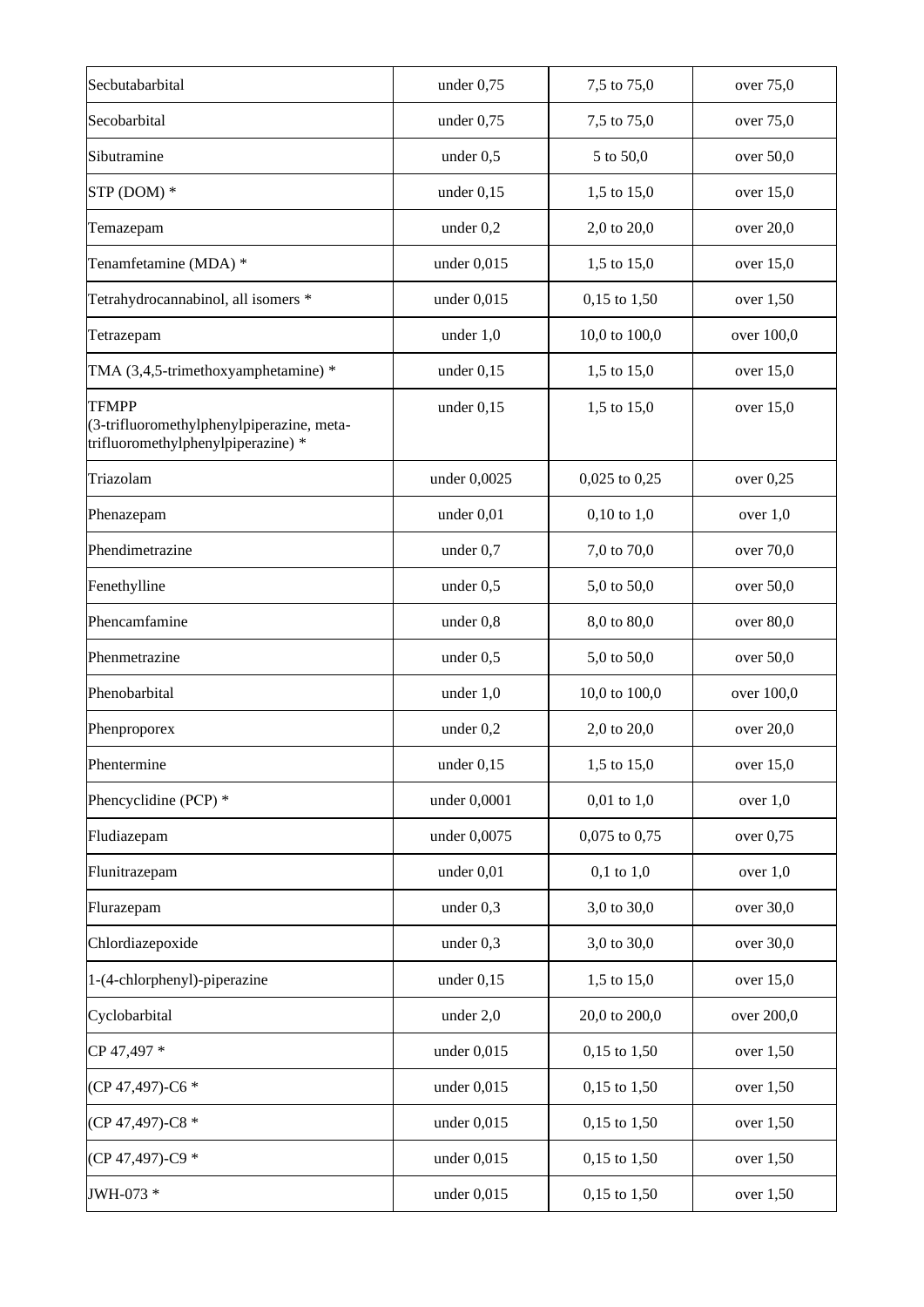| JWH-196 *                                   | under $0,015$ | $0,15$ to $1,50$ | over $1,50$ |
|---------------------------------------------|---------------|------------------|-------------|
| JWH-194 *                                   | under $0,015$ | $0,15$ to $1,50$ | over $1,50$ |
| JWH-197 *                                   | under $0,015$ | $0,15$ to $1,50$ | over 1,50   |
| JWH-007 *                                   | under $0,015$ | $0,15$ to $1,50$ | over $1,50$ |
| JWH-149 *                                   | under $0,015$ | $0,15$ to $1,50$ | over 1,50   |
| JWH-098 *                                   | under $0,015$ | $0,15$ to $1,50$ | over 1,50   |
| JWH-195 *                                   | under $0,015$ | $0,15$ to $1,50$ | over $1,50$ |
| JWH-192 *                                   | under $0,015$ | $0,15$ to $1,50$ | over $1,50$ |
| JWH-199 *                                   | under $0,015$ | $0,15$ to $1,50$ | over $1,50$ |
| JWH-200 *                                   | under $0,015$ | $0,15$ to $1,50$ | over $1,50$ |
| JWH-193 *                                   | under $0,015$ | $0,15$ to $1,50$ | over $1,50$ |
| JWH-198 *                                   | under $0,015$ | $0,15$ to $1,50$ | over $1,50$ |
| JWH-176 *                                   | under $0,015$ | $0,15$ to $1,50$ | over $1,50$ |
| JWH-122 *                                   | under $0,015$ | $0,15$ to $1,50$ | over $1,50$ |
| JWH-250 *                                   | under $0,015$ | $0,15$ to $1,50$ | over $1,50$ |
| JWH-081 *                                   | under $0,015$ | $0,15$ to $1,50$ | over $1,50$ |
| JWH-018 *                                   | under $0,015$ | $0,15$ to $1,50$ | over $1,50$ |
| JWH-175 *                                   | under $0,015$ | $0,15$ to $1,50$ | over $1,50$ |
| JWH-184 *                                   | under $0,015$ | $0,15$ to $1,50$ | over $1,50$ |
| JWH-185 *                                   | under $0,015$ | $0,15$ to $1,50$ | over 1,50   |
| JWH-116*                                    | under $0,015$ | $0,15$ to $1,50$ | over 1,50   |
| HU-210*                                     | under $0,015$ | $0,15$ to $1,50$ | over 1,50   |
| 1-pentyl-3-(4-hydroxiphenylacetyl)-indole * | under $0,015$ | $0,15$ to $1,50$ | over $1,50$ |
| 1-phenyl-2(dimethylamino)butan-1-one *      | under $0,15$  | $0,15$ to $1,50$ | over 1,50   |
| $2C-E*$                                     | under $0,01$  | $0,1$ to $1,0$   | over $1,0$  |
| $2C-I$ *                                    | under $0,01$  | $0,1$ to $1,0$   | over $1,0$  |
| $2C-T-2$ *                                  | under 0,01    | $0,1$ to $1,0$   | over $1,0$  |
| $2C-T-7*$                                   | under 0,01    | $0,1$ to $1,0$   | over $1,0$  |
| 3,4-DMMC *                                  | under $0,15$  | 1,5 to 15,0      | over $15,0$ |
| 3-F-iso-MC*                                 | under $0,15$  | 1,5 to 15,0      | over $15,0$ |
| $4$ -EMC $*$                                | under $0,15$  | 1,5 to 15,0      | over $15,0$ |
| 4-FA (4-fluoroamphetamine) *                | under $0,15$  | 1,5 to 15,0      | over $15,0$ |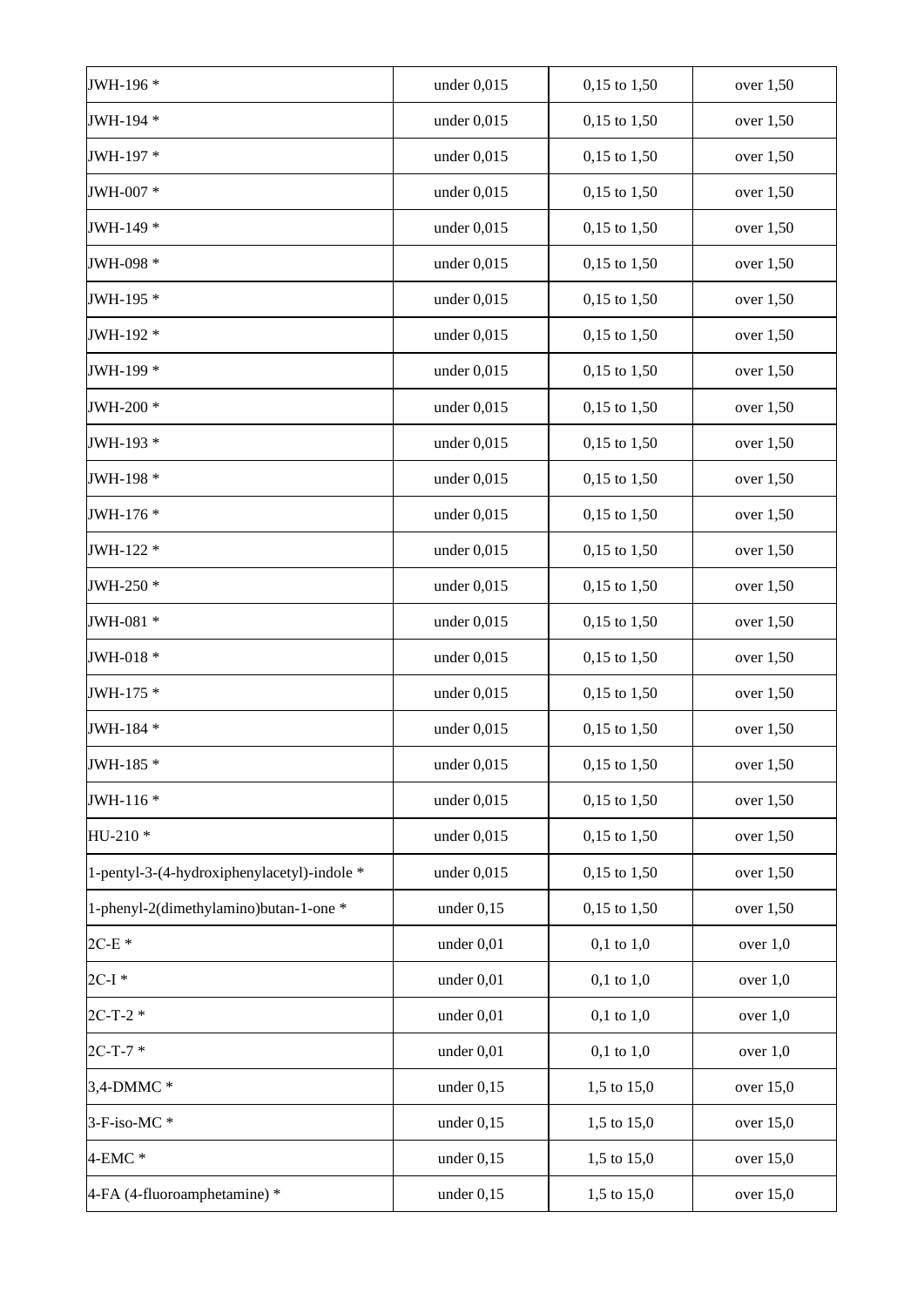| $4-MTA*$                                             | under $0,15$  | 1,5 to 15,0      | over $15,0$ |
|------------------------------------------------------|---------------|------------------|-------------|
| 4-methyl-a- pyrrolidinopropiophenone *               | under $0,01$  | 3,0 to 50,0      | over 50,0   |
| $5$ -IAI $*$                                         | under $0,015$ | 0,15 to 1,50     | over $1,50$ |
| 5-MeO-AMT*                                           | under 0,01    | $0,1$ to $1,0$   | over $1,0$  |
| 5-MeO-DALT (5-methoxidiallyltryptamine) *            | under $0,015$ | $0,15$ to $1,50$ | over $1,50$ |
| 5-MeO-DIPT *                                         | under $0,015$ | 0,15 to 1,50     | over $1,50$ |
| 5-MeO-NMT*                                           | under $0,01$  | $0,1$ to $1,0$   | over $1,0$  |
| AM-694 *                                             | under $0,015$ | $0,15$ to $1,50$ | over $1,50$ |
| AM-1220 (AM-1296) *                                  | under $0,015$ | $0,15$ to $1,50$ | over $1,50$ |
| AM-2201*                                             | under $0,015$ | $0,15$ to $1,50$ | over $1,50$ |
| GDA-26 *                                             | under $0,015$ | $0,15$ to $1,50$ | over $1,50$ |
| HU-308 *                                             | under $0,015$ | $0,15$ to $1,50$ | over $1,50$ |
| JWH-015 *                                            | under $0,015$ | $0,15$ to $1,50$ | over $1,50$ |
| JWH-019 *                                            | under $0,015$ | $0,15$ to $1,50$ | over $1,50$ |
| JWH-203 *                                            | under $0,015$ | $0,15$ to $1,50$ | over $1,50$ |
| JWH-210 *                                            | under $0,015$ | $0,15$ to $1,50$ | over $1,50$ |
| JWH-251 *                                            | under $0,015$ | $0,15$ to $1,50$ | over $1,50$ |
| JWH-307 *                                            | under $0,015$ | $0,15$ to $1,50$ | over $1,50$ |
| JWH-370 *                                            | under $0,015$ | $0,15$ to $1,50$ | over 1,50   |
| MBDB (buferon) *                                     | under $0,15$  | 1,5 to 15,0      | over $15,0$ |
| MDOH (N-hydroxy-3,4-<br>methylenedioxyamphetamine) * | under $0,15$  | 1,5 to 15,0      | over 15,0   |
| MDPBP*                                               | under $0,15$  | 1,5 to 15,0      | over $15,0$ |
| MDPPP <sup>*</sup>                                   | under $0,15$  | 1,5 to 15,0      | over $15,0$ |
| MPBP*                                                | under $0,15$  | 1,5 to 15,0      | over $15,0$ |
| NMT (N-methyltyramine) *                             | under $0,01$  | $0,1$ to $1,0$   | over $1,0$  |
| PCA *                                                | under $0,01$  | $0,1$ to $1,0$   | over $1,0$  |
| SR-18 (RCS-8, BEM-8) *                               | under $0,015$ | $0,15$ to $1,50$ | over $1,50$ |
| WIN 48,098 (Pravadoline) *                           | under $0,015$ | $0,15$ to $1,50$ | over $1,50$ |
| WIN 55,212-2 *                                       | under $0,15$  | 1,5 to 15,0      | over 15,0   |
| SR-19 (BTM-4, ERIc-4, RCS-4) *                       | under $0,015$ | $0,15$ to $1,50$ | over $1,50$ |
| 1-(3-trifluorophenyl)-piperazine) *                  | under $0,15$  | 1,5 to 15,0      | over $15,0$ |
| 2-fluoromethcathinone *                              | under $0,15$  | 1,5 to 15,0      | over $15,0$ |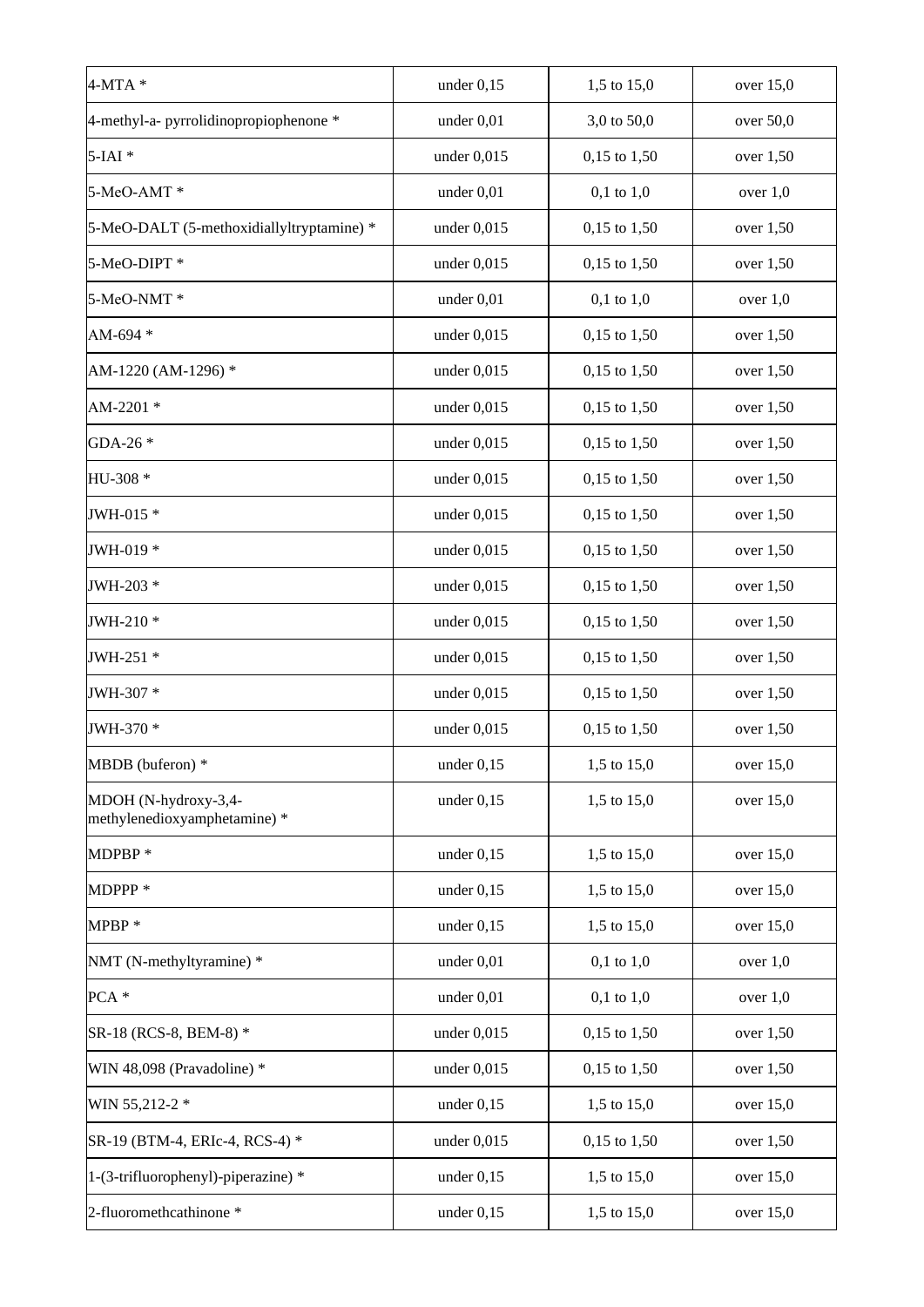| 3-fluoromethcathinone *                         | under $0,15$  | 1,5 to 15,0     | over 15,0   |
|-------------------------------------------------|---------------|-----------------|-------------|
| Amineptine                                      | under 2,5     | 25,0 to 250,0   | over 250,0  |
| Aprophene (taren)                               | under 0,5     | 5,0 to 50,0     | over 50,0   |
| AMT (alpha-methyltryptamine) *                  | under 0,01    | $0,1$ to $1,0$  | over $1,0$  |
| BDB (J, BDB) *                                  | under $0,15$  | 1,5 to 15,0     | over $15,0$ |
| Butylone (b-keto MBDB) *                        | under $0,15$  | 1,5 to 15,0     | over $15,0$ |
| Bufotenine (5-OH-DMT) *                         | under $0,15$  | 1,5 to 15,0     | over $15,0$ |
| Gamma-butyrolactone                             | under 0,5     | 5,0 to 50,0     | over 50,0   |
| DOC <sup>*</sup>                                | under $0,15$  | 1,5 to 15,0     | over $15,0$ |
| Ethylone (b-keto MDEA) *                        | under $0,15$  | 1,5 to 15,0     | over $15,0$ |
| Ketamine                                        | under $1,0$   | 10,0 to 100,0   | over 100,0  |
| Meta-chlorophenylpiperazine (mCPP) *            | under $0,15$  | 1,5 to 15,0     | over $15,0$ |
| Methylone (b-keto МДМА) *                       | under $0,15$  | 1,5 to 15,0     | over $15,0$ |
| Naphyrone (O-2482, NRG-1) *                     | under $0,15$  | 1,5 to 15,0     | over $15,0$ |
| Piperonyl acetone (M1-2) *                      | under $0,15$  | 1,5 to 15,0     | over $15,0$ |
| CP 55, 940 *                                    | under $0,015$ | 0,15 to 1,50    | over $1,50$ |
| Tianeptine                                      | under $0,7$   | 7,0 to 70,0     | over 70,0   |
| Phenylethylamine                                | under $0,15$  | 1,5 to 15,0     | over 15,0   |
| -3-methoxy-4-methylpyrrolidinobutiophenone      | under $0,01$  | $0,1$ to $1,0$  | over $1,0$  |
| AM-2233 *                                       | under $0,015$ | $0,15$ to $1,5$ | over $1,5$  |
| PBA (para-bromoamphetamine) *                   | under $0,15$  | 1,5 to 15,0     | over 15,0   |
| PIA (para-iodoamphetamine) *                    | under $0,15$  | 1,5 to 15,0     | over $15,0$ |
| $PVP*$                                          | under $0,15$  | 1,5 to 15,0     | over $15,0$ |
| N-cyclohexyl-MDA *                              | under $0,15$  | 1,5 to 15,0     | over $15,0$ |
| MPA (methiopropamine) *                         | under $0,15$  | 1,5 to 15,0     | over $15,0$ |
| 2C-I-NBOMe (25I-NBOMe, NBOMe-2C-I,<br>BOM-CI) * | under $0,15$  | 1,5 to 15,0     | over $15,0$ |
| 5F-UR-144(XLR-11) *                             | under $0,015$ | $0,15$ to 1,5   | over $1,5$  |
| URB-754 *                                       | under $0,015$ | $0,15$ to 1,5   | over $1,5$  |
| $APB*$                                          | under $0,015$ | $0,15$ to 1,5   | over $1,5$  |
| UR-144 (KM-X1, TMCP-018, MN-001, YX-17)         | under $0,015$ | $0,15$ to 1,5   | over $1,5$  |
| AB-001                                          | under $0,015$ | $0,15$ to 1,5   | over $1,5$  |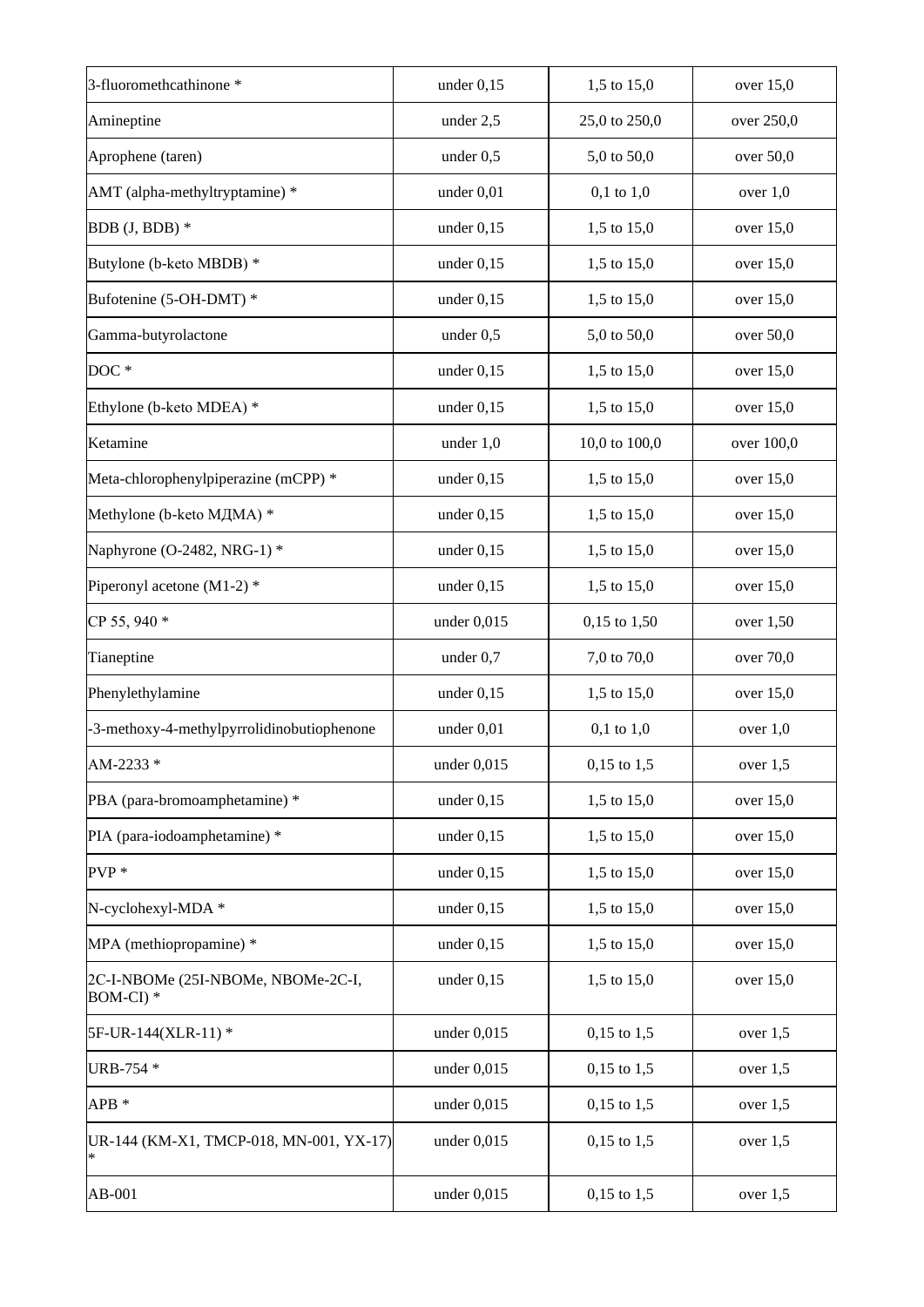| 5-APDB (3-desoxy-MDA, EMA-4) *                    | under $0,15$  | 1,5 to 15,0      | over $15,0$ |
|---------------------------------------------------|---------------|------------------|-------------|
| 6-APDB (4-desoxy-MDA, EMA-3)*                     | under $0,15$  | 1,5 to 15,0      | over $15,0$ |
| DOI <sup>*</sup>                                  | under $0,15$  | 1,5 to 15,0      | over $15,0$ |
| 5F-ADBICA *                                       | under $0,015$ | $0,15$ to 1,5    | over $1,5$  |
| <b>FUBIMINA*</b>                                  | under $0,015$ | $0,15$ to 1,5    | over $1,5$  |
| AB-FUBINACA *                                     | under $0,015$ | $0,15$ to 1,5    | over $1,5$  |
| AB-PINACA*                                        | under $0,015$ | $0,15$ to 1,5    | over $1,5$  |
| RH-34 *                                           | under $0,015$ | $0,15$ to 1,5    | over $1,5$  |
| Dimethoxy-PVP*                                    | under $0,015$ | $0,15$ to 1,5    | over $1,5$  |
| $2C-1$ *                                          | under $0,15$  | 1,5 to 15,0      | over $15,0$ |
| ADBICA *                                          | under $0.015$ | $0,15$ to $1,50$ | over $1,50$ |
| BB-22 *                                           | under $0,015$ | $0,15$ to $1,50$ | over $1,50$ |
| PX 1 (5-fluoro APP-PICA; SRF-30) *                | under $0,015$ | 0,15 to 1,50     | over 1,50   |
| PX 2 (5-fluoro APP-PINACA; FU-PX) *               | under $0,015$ | $0,15$ to $1,50$ | over $1,50$ |
| AB-CHMINACA (AB-PINACA-CHM;<br>$MBA(N)$ -CHM) $*$ | under $0,015$ | $0,15$ to $1,50$ | over 1,50   |
| MDMB-FUBINACA (FUD-MDMB; MDMB-<br>$Bz-F$ ) *      | under $0,015$ | $0,15$ to $1,50$ | over 1,50   |
| ADB-FUBINACA *                                    | under $0,015$ | 0,15 to 1,50     | over $1,50$ |
| FUB-AMB (AMB-FUBINACA; MMB-<br><b>FUBINACA)</b>   | under $0,015$ | $0,15$ to $1,50$ | over 1,50   |
| 5-fluoro AB-PINACA (5F-AB-PINACA) *               | under $0,015$ | 0,15 to 1,50     | over 1,50   |
| MDMB-CHMINACA, ((S)-MDMB-<br>CHMINACA) *          | under $0,015$ | $0,15$ to $1,50$ | over $1,50$ |
| AM-1248 *                                         | under 0,015   | $0,15$ to $1,50$ | over 1,50   |
| 5F-APINACA (5F-AKB-48; AKB-48 F) *                | under $0,015$ | $0,15$ to $1,50$ | over 1,50   |
| 5F-PB-22 (5-fluoro PB-22) *                       | under $0,015$ | $0,15$ to $1,50$ | over 1,50   |
| 5F-AMB (5-fluoro AMB; 5-fluoro AMP) *             | under $0,015$ | $0,15$ to $1,50$ | over $1,50$ |
| PB-22 *                                           | under $0,015$ | $0,15$ to $1,50$ | over $1,50$ |
| BZP-2201 *                                        | under $0,015$ | $0,15$ to $1,50$ | over $1,50$ |
| NM-2201 (CBL-2201) *                              | under $0,015$ | $0,15$ to $1,50$ | over $1,50$ |
| MN-24 (NNE1; NNEI; CBM-018) *                     | under $0,015$ | $0,15$ to $1,50$ | over $1,50$ |
| SDB-006 *                                         | under $0,015$ | $0,15$ to $1,50$ | over $1,50$ |
| DBZP *                                            | under $0,15$  | 1,5 to 15,0      | over $15,0$ |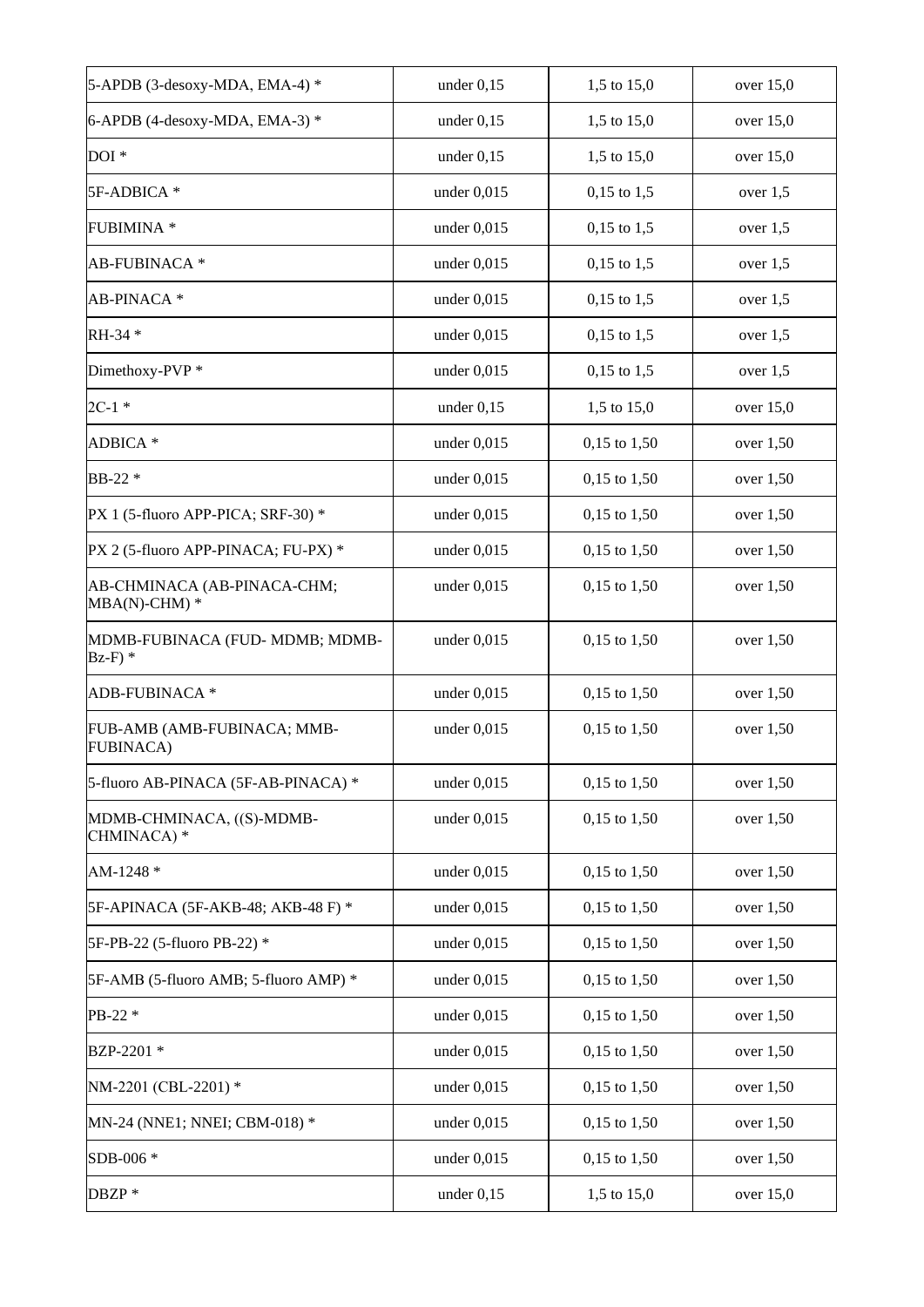| $\alpha$ PHtP <sup>*</sup>                                        | under $0,15$  | 1,5 to 15,0      | over $15,0$ |
|-------------------------------------------------------------------|---------------|------------------|-------------|
| 3-MeO-PCP (3-methoxy PCP; 3-MeO<br>Phencyclidine) *               | under $0,15$  | 1,5 to 15,0      | over $15,0$ |
| 1-phenylpiperazine *                                              | under $0,15$  | 1,5 to 15,0      | over 15,0   |
| 7-methoxy-1-methyl-9H-pyrido[3,4-b] indole *                      | under $0,015$ | 0,15 to 1,50     | over 1,50   |
| 5-MAPB *                                                          | under $0,15$  | 1,5 to 15,0      | over 15,0   |
| $\alpha$ -PVT *                                                   | under $0,15$  | 1,5 to 15,0      | over $15,0$ |
| 4-MEC (4-methylethcathinone) *                                    | under $0,15$  | 1,5 to 15,0      | over $15,0$ |
| 3-MMC (3-methyl MC) *                                             | under $0,15$  | 1,5 to 15,0      | over $15,0$ |
| Pentedrone (a-methylamino-Valerophenone) *                        | under $0,15$  | 1,5 to 15,0      | over $15,0$ |
| MXE (3-Meo-2-Oxo-PCE) *                                           | under $0,15$  | 1,5 to 15,0      | over $15,0$ |
| EP (EPH, ethylphenidate) *                                        | under $0,15$  | 1,5 to 15,0      | over $15,0$ |
| 2C-B-NBOMe (25B-NBOMe; NBOMe-2C-B;<br>Cimbi-36; Nova; BOM 2-CB) * | under $0,15$  | 1,5 to 15,0      | over $15,0$ |
| 2C-C-NBOMe<br>(NBOMe-2C-C; 25C-NBOMe) $*$                         | under $0,15$  | 1,5 to 15,0      | over $15,0$ |
| ADB-CHMINACA (MAB-CHMINACA) *                                     | under $0,015$ | 0,15 to 1,50     | over $1,50$ |
| 5F-ADB (5F-MDMB-PINACA) *                                         | under $0,015$ | $0,15$ to $1,50$ | over $1,50$ |
| 5F-ADB-PINACA *                                                   | under $0,015$ | $0,15$ to $1,50$ | over $1,50$ |
| 5F-MN-18 *                                                        | under $0,015$ | $0,15$ to $1,50$ | over $1,50$ |
| SDB-001 *                                                         | under $0,015$ | $0,15$ to $1,50$ | over $1,50$ |
| MDMB-CHMICA *                                                     | under $0,015$ | $0,15$ to $1,50$ | over 1,50   |
| MMB-CHMICA*                                                       | under $0,015$ | $0,15$ to $1,50$ | over $1,50$ |
| ADB-FUBICA *                                                      | under $0,015$ | $0,15$ to $1,50$ | over $1,50$ |
| $3$ -CMC $*$                                                      | under $0,15$  | 1,5 to 15,0      | over $15,0$ |
| $4$ -CMC $*$                                                      | under $0,15$  | 1,5 to 15,0      | over $15,0$ |
| 5F-ADMB *                                                         | under $0,015$ | $0,15$ to $1,50$ | over 1,50   |
| TH-PVP*                                                           | under $0,015$ | 0,15 to 1,50     | over 1,50   |
| 3-MeO-MPBP*                                                       | under 0,015   | 0,15 to 1,50     | over 1,50   |
| FUB-PB-22 *                                                       | under $0,015$ | 0,15 to 1,50     | over 1,50   |
| BIM-018 *                                                         | under 0,015   | 0,15 to 1,50     | over 1,50   |
| quinoline-8-yl-1-(4-fluorobenzyl)-1H-indol-3-<br>yl) methanone *  | under $0,015$ | $0,15$ to $1,50$ | over 1,50   |
| 2-pirolydine-4-chloroacetophenone *                               | under $0,15$  | 1,5 to 15,0      | over $15,0$ |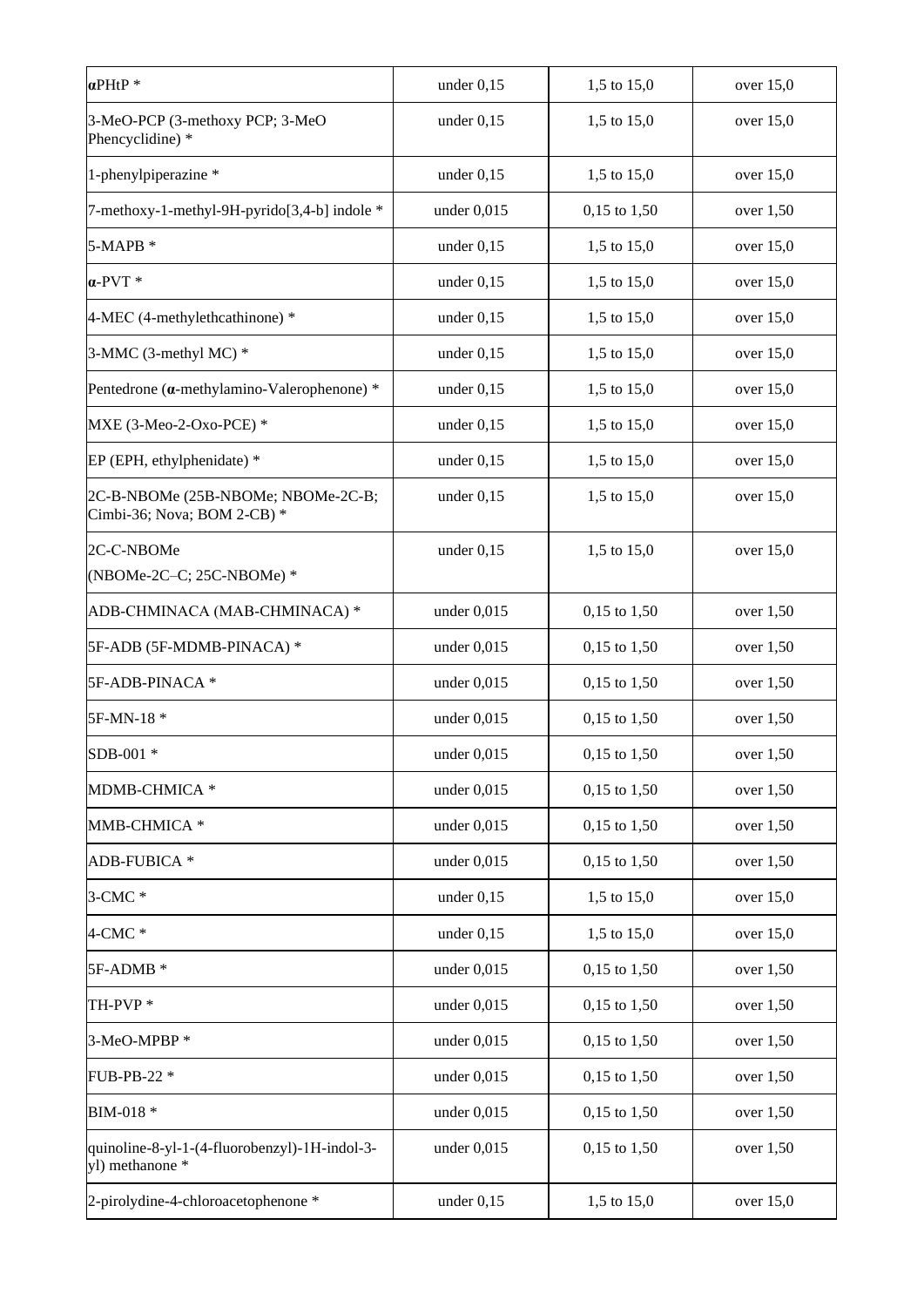| methyl-1-(cyclohexylmethyl)-1H-indol-3-<br>carboxylate *                                                    | under $0,015$ | 0,15 to 1,50     | over 1,50   |
|-------------------------------------------------------------------------------------------------------------|---------------|------------------|-------------|
| ethyl-1-(4-fluorobenzyl)-1H-indol-3-carboxylate                                                             | under $0,015$ | 0,15 to 1,50     | over 1,50   |
| PMMA *                                                                                                      | under $0,15$  | 1,5 to 15,0      | over $15,0$ |
| Methoxetamine (MXE) *                                                                                       | under $0,15$  | 1,5 to 15,0      | over $15,0$ |
| bk-MPA*                                                                                                     | under $0,15$  | 1,5 to 15,0      | over $15,0$ |
| 4,4 'DMAR *                                                                                                 | under $0,15$  | 1,5 to 15,0      | over $15,0$ |
| N-(phenylmethyl) propan-2-amine *                                                                           | under $0,15$  | 1,5 to 15,0      | over $15,0$ |
| 2-(N, N-dimethylamino)-1-(4-methylphenyl)<br>propan-1-one) *                                                | under $0,15$  | 1,5 to 15,0      | over $15,0$ |
| methyl-1-(5-fluoropentyl)-1H-indol-3-<br>carboxylate *                                                      | under $0,015$ | 0,15 to 1,50     | over 1,50   |
| AKB-48 (APINACA) *                                                                                          | under $0,015$ | $0,15$ to 1,5    | over $1,5$  |
| CUMYL-4CN-BINACA (CUMYL-CB-<br>PINACA;<br>4-cyano CUMYL-BUTINACA; CUMYL-<br>CYBINACA; SGT-78)*              | under $0,015$ | 0,15 to 1,50     | over $1,50$ |
| 5F-MDMB-PICA (5-fluoro-MDMB-PICA) *                                                                         | under $0,015$ | 0,15 to 1,50     | over $1,50$ |
| MMB-FUBICA (AMB-FUBICA; FUB-AMB-<br>indol) *                                                                | under $0,015$ | $0,15$ to $1,50$ | over 1,50   |
| 4-chloro-α-pyrrolidinovalerophenone $(4$ -chloro-<br>α-pyrrolidinopentiophenone; 4-CI-PVP; 4C-<br>$PVP$ ) * | under $0,15$  | $1,5$ to $15,0$  | over $15,0$ |
| N-ethylaminohexanophenone (N-ethyl<br>Hexedrone; Hexen) *                                                   | under $0,15$  | $1,5$ to $15,0$  | over 15,0   |
| 3-MeO-PCMMo*                                                                                                | under $0,15$  | $1,5$ to $15,0$  | over $15,0$ |
| 3-MeO-PCMo*                                                                                                 | under $0,15$  | $1,5$ to $15,0$  | over 15,0   |
| Escaline (4-ethoxy mescaline) *                                                                             | under $0,15$  | $1,5$ to $15,0$  | over $15,0$ |
| $3$ -CEC $*$                                                                                                | under $0,15$  | $1,5$ to $15,0$  | over 15,0   |
| $4$ -CEC $*$                                                                                                | under $0,15$  | 1,5 to 15,0      | over 15,0   |
| 4Cl-PPP <sup>*</sup>                                                                                        | under $0,15$  | 1,5 to 15,0      | over $15,0$ |
| 5CI-AKB-48 *                                                                                                | under $0,015$ | $0,15$ to 1,5    | over $1,5$  |
| 5-MeO-DIBF*                                                                                                 | under $0,015$ | $0,15$ to $1,50$ | over $1,50$ |
| 4-MeO-MIPT*                                                                                                 | under $0,015$ | $0,15$ to $1,50$ | over $1,50$ |
| Methamnetamine (Methylnaphetamine; MNA;<br>MNT; PAL-1046)                                                   | under $0,015$ | $0,15$ to $1,50$ | over $1,50$ |
| Mexedrone                                                                                                   | under $0,15$  | 1,5 to 15,0      | over $15,0$ |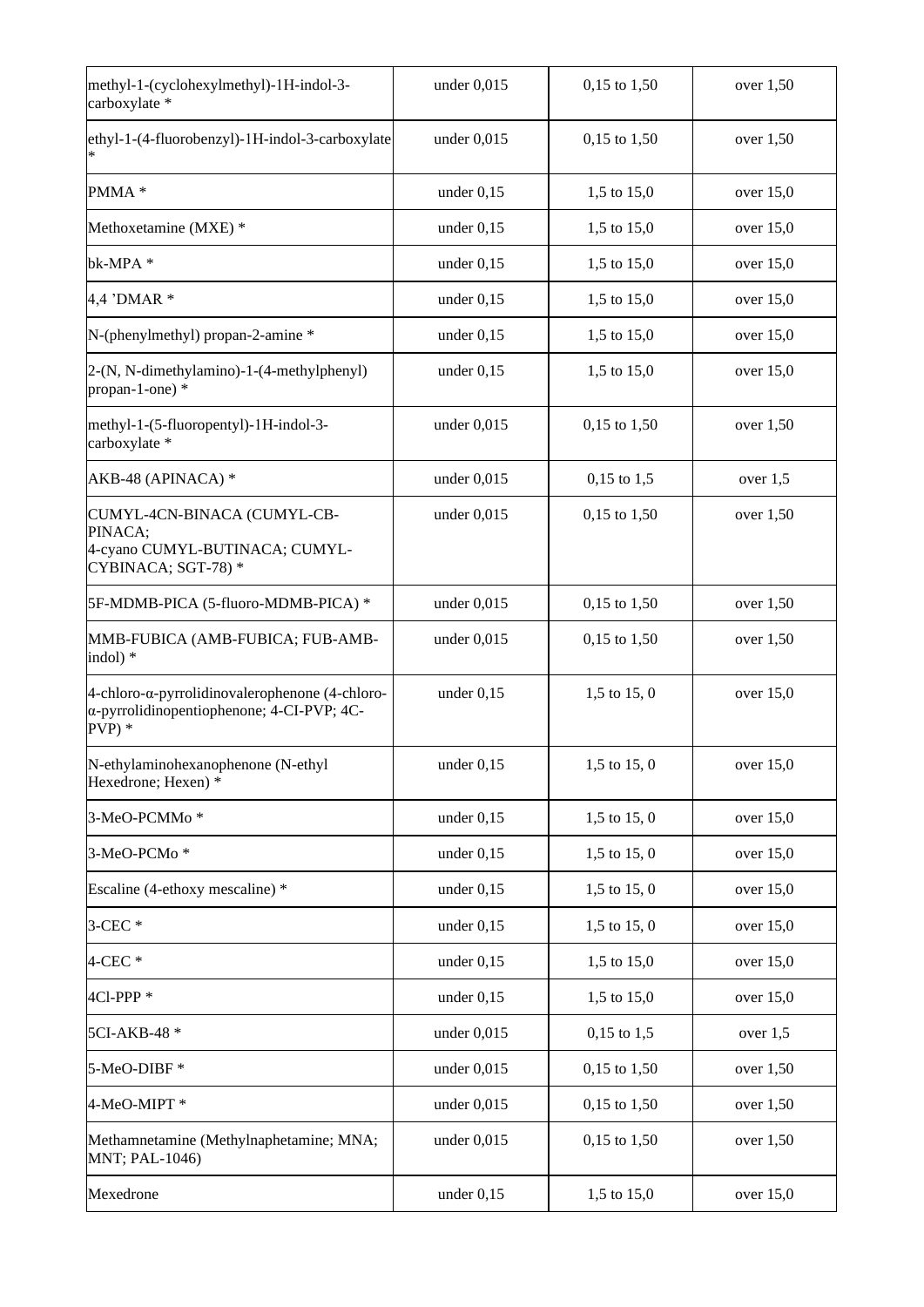| <b>TMCP-H (DP-UR-144)</b>                                   | under $0,15$  | 1,5 to 15,0    | over $15,0$ |
|-------------------------------------------------------------|---------------|----------------|-------------|
| alpha-bromovalerophenone                                    | under $0,15$  | 1,5 to 15,0    | over 15,0   |
| <b>ADB-PINACA</b>                                           | under $0,015$ | 0,15 to 1,50   | over 1,50   |
| 4-bromomethcathinone (Brefedron; 4-BMC; 4-<br><b>BMAP</b> ) | under $0,15$  | 1,5 to 15,0    | over $15,0$ |
| 4-fluoromethcathinone (Flephedrone; 4-FMC)                  | under $0,15$  | 1,5 to 15,0    | over 15,0   |
| 4-hydroxy MET (4-HO-MET; Metocin)                           | under $0,15$  | 1,5 to 15,0    | over $15,0$ |
| <b>JWH-022</b>                                              | under $0,015$ | 0,15 to 1,50   | over 1,50   |
| Para-methoxyphenylpiperazine (p-MeOPP; 4-<br>MeOPP)         | under $0,15$  | 1,5 to 15,0    | over $15,0$ |
| 4-methylmetamphetamine (4-MMA)                              | under $0,15$  | 1,5 to 15,0    | over $15,0$ |
| 4-methylamphetamine (4-MA)                                  | under $0,15$  | 1,5 to 15,0    | over 15,0   |
| 4-methylbuphedrone (4-Me-MABP)                              | under $0,15$  | 1,5 to 15,0    | over $15,0$ |
| STS-135 (5F-APICA; 5-fluoro-APICA)                          | under $0,015$ | 0,15 to 1,50   | over 1,50   |
| <b>JWH-398</b>                                              | under $0,015$ | 0,15 to 1,50   | over $1,50$ |
| 5-IT (5-API; 5-aminopropylindole) *                         | under $0,015$ | 0,15 to 1,50   | over $1,50$ |
| MAM-2201 (4-methyl-AM-2201; 5-fluoro-<br>JWH-122) *         | under $0,015$ | 0,15 to 1,50   | over 1,50   |
| $bk-2C-B*$                                                  | under $0,15$  | 1,5 to 15,0    | over $15,0$ |
| 25I-NBF (2C-I-NBF) *                                        | under $0,15$  | 1,5 to 15,0    | over $15,0$ |
| CB-13 (CRA-13, SAB-378) *                                   | under $0,015$ | $0,15$ to 1,5  | over $1,5$  |
| RCS-4-C4 *                                                  | under $0,15$  | 1,5 to 15,0    | over 15,0   |
| N-ethylbuphedrone (NEB) *                                   | under $0,15$  | 1,5 to 15,0    | over 15,0   |
| Ethcathinone (N-Ethylcathinone; ETH-CAT) *                  | under $0,15$  | 1,5 to 15,0    | over 15,0   |
| MBZP *                                                      | under $0,15$  | 1,5 to 15,0    | over 15,0   |
| 4-methylmetamphetamine (4-MMA) *                            | under $0,15$  | 1,5 to 15,0    | over $15,0$ |
| $2C-P*$                                                     | under 0,01    | $0,1$ to $1,0$ | over $1,0$  |
| AB-005 *                                                    | under $0,015$ | $0,15$ to 1,5  | over $1,5$  |
| $\alpha$ -PPP ( $\alpha$ -Pyrrolidinopropiophenone) *       | under 0,01    | $0,1$ to $1,0$ | over $1,0$  |
| $MDDM*$                                                     | under $0,15$  | 1,5 to 15,0    | over $15,0$ |
| 25D-NBOMe*                                                  | under $0,15$  | 1,5 to 15,0    | over $15,0$ |
| 25H-NBOMe*                                                  | under $0,15$  | 1,5 to 15,0    | over $15,0$ |
| $2C-H*$                                                     | under $0,01$  | $0,1$ to $1,0$ | over $1,0$  |
| Dimethylamphetamine *                                       | under $0,15$  | 1,5 to 15,0    | over $15,0$ |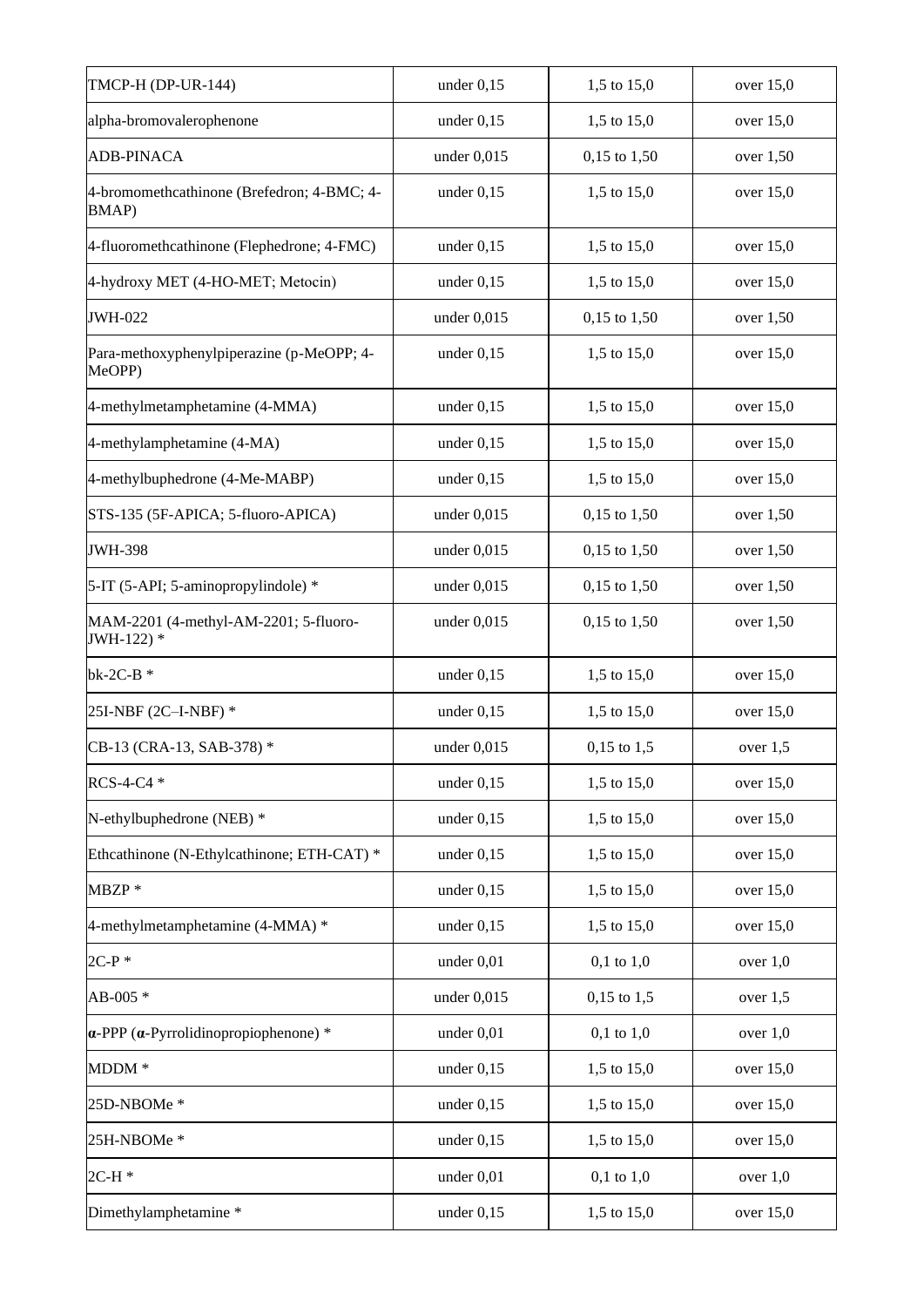| DOC*                                    | under $0,15$  | 1,5 to 15,0      | over $15,0$ |
|-----------------------------------------|---------------|------------------|-------------|
| 2-FA (2-fluoroamphetamine) *            | under $0,15$  | 1,5 to 15,0      | over $15,0$ |
| 3-FA (3-fluoroamphetamine) *            | under $0,15$  | 1,5 to 15,0      | over $15,0$ |
| 2-FMA (2-fluoroamphetamine) *           | under $0,15$  | 1,5 to 15,0      | over $15,0$ |
| 3-FMA (3-fluoroamphetamine) *           | under $0,15$  | 1,5 to 15,0      | over $15,0$ |
| $2C-B-BZP*$                             | under $0,015$ | 1,5 to 15,0      | over $15,0$ |
| $pFPP(4-FPP)*$                          | under $0,15$  | 1,5 to 15,0      | over $15,0$ |
| 4-AcO-DET*                              | under $0,015$ | $0,15$ to $1,50$ | over 1,50   |
| 4-AcO-DIPT*                             | under $0,015$ | $0,15$ to $1,50$ | over 1,50   |
| 4-AcO-DMT*                              | under 0,015   | $0,15$ to $1,50$ | over 1,50   |
| 4-AcO-MET*                              | under 0,015   | $0,15$ to $1,50$ | over 1,50   |
| 4-AcO-MIPT*                             | under $0,015$ | $0,15$ to $1,50$ | over 1,50   |
| 4-HO-DET*                               | under $0,015$ | 0,15 to 1,50     | over 1,50   |
| 4-HO-MET*                               | under $0,015$ | $0,15$ to $1,50$ | over $1,50$ |
| 4-HO-DIPT *                             | under $0,015$ | $0,15$ to $1,50$ | over $1,50$ |
| 4-HO-MIPT *                             | under $0,015$ | $0,15$ to $1,50$ | over 1,50   |
| 5-MeO-DPT *                             | under $0,15$  | 1,5 to 15,0      | over $15,0$ |
| 5-MeO-ATM *                             | under $0,15$  | 1,5 to 15,0      | over $15,0$ |
| 5-MeO-DET*                              | under $0,15$  | 1,5 to 15,0      | over $15,0$ |
| MIPT (N-Methyl-N-isopropyltryptamine) * | under $0,15$  | 1,5 to 15,0      | over 15,0   |
| $D2PM*$                                 | under 0,01    | 1,0 to 10,0      | over 10,0   |
| N-Acetyl-DOB (DOB-Ac) *                 | under $0,15$  | 1,5 to 15,0      | over 15,0   |
| 3-(p-fluorobenzoyloxy) tropane (pFBT) * | under 0, 015  | $0,15$ to $1,50$ | over 1,50   |
| MDAI <sup>*</sup>                       | under $0,15$  | 1,5 to 15,0      | over $15,0$ |
| MDMAI <sup>*</sup>                      | under $0,15$  | 1,5 to 15,0      | over 15,0   |
| 3-MeO-PCE (3-Methoxyeticyclidine) *     | under $0,15$  | 1,5 to 15,0      | over $15,0$ |
| JWH-147 *                               | under $0,015$ | $0,15$ to $1,50$ | over $1,50$ |
| JWH-030 *                               | under $0,015$ | $0,15$ to $1,50$ | over $1,50$ |
| JWH-145 *                               | under $0,015$ | $0,15$ to $1,50$ | over $1,50$ |
| JWH-368 *                               | under $0,015$ | $0,15$ to $1,50$ | over $1,50$ |
| JWH-071 *                               | under $0,015$ | $0,15$ to $1,50$ | over $1,50$ |
| JWH-018 N-(5-bromopentyl) *             | under $0,015$ | $0,15$ to $1,50$ | over $1,50$ |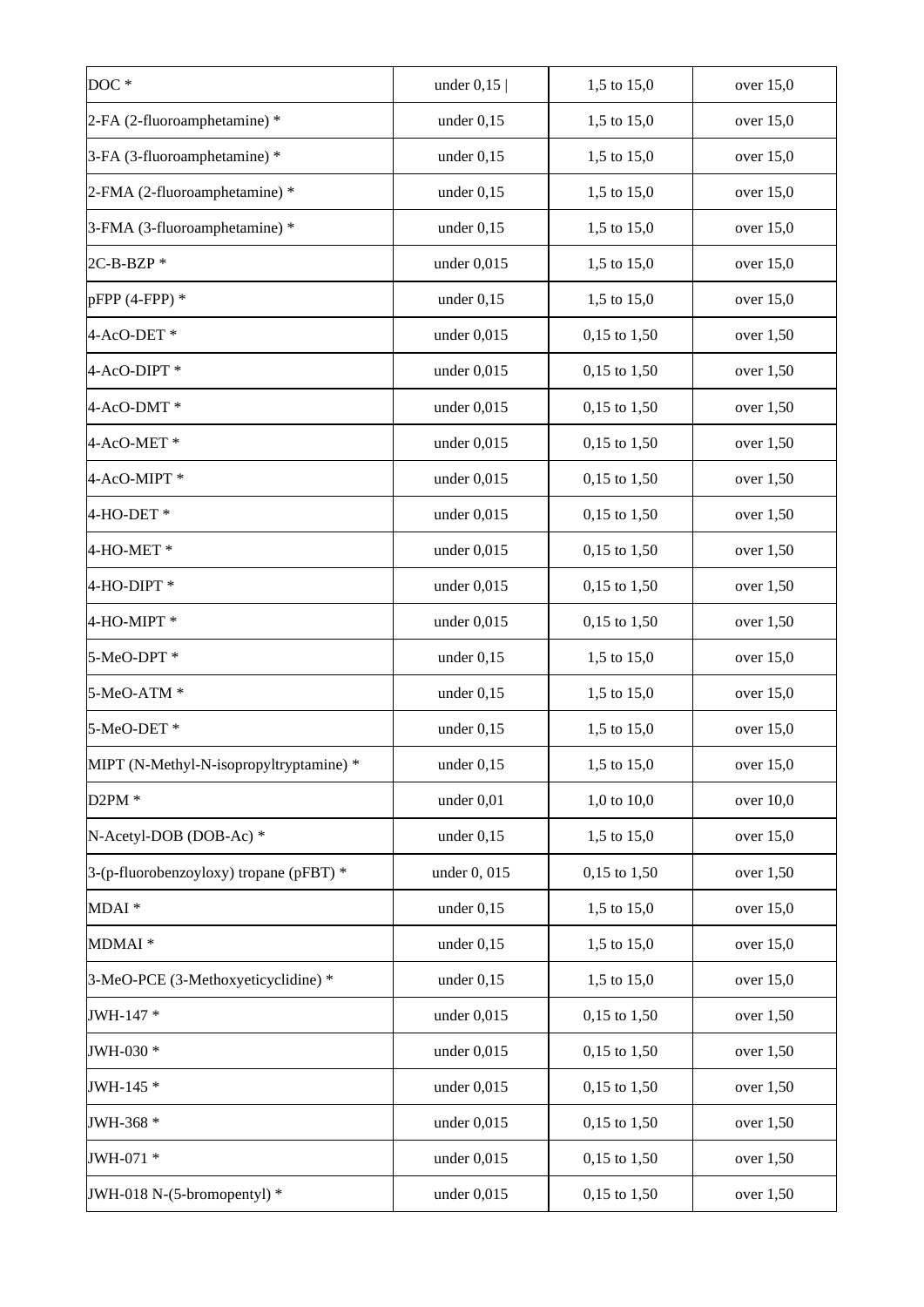| JWH-031 *                                                                     | under $0,015$ | 0,15 to 1,50   | over 1,50   |
|-------------------------------------------------------------------------------|---------------|----------------|-------------|
| JTE-907 *                                                                     | under $0,15$  | 1,5 to 15,0    | over $15,0$ |
| FUB-144 (FUB-UR-144) *                                                        | under $0,015$ | 0,15 to 1,50   | over $1,50$ |
| FDU-PB-22 *                                                                   | under $0,015$ | 0,15 to 1,50   | over 1,50   |
| DMMA *                                                                        | under $0,15$  | 1,5 to 15,0    | over $15,0$ |
| MOPPP (4'-Methoxy-a-PPP) *                                                    | under $0,15$  | 1,5 to 15,0    | over $15,0$ |
| Dimethylone (bk-MDDMA) *                                                      | under $0,15$  | 1,5 to 15,0    | over $15,0$ |
| PMEA (para-methoxyethylamphetamine) *                                         | under $0,15$  | 1,5 to 15,0    | over $15,0$ |
| 5-EAPB *                                                                      | under $0,15$  | 1,5 to 15,0    | over $15,0$ |
| $6$ -EAPB $*$                                                                 | under $0,15$  | 1,5 to 15,0    | over $15,0$ |
| AM-679 *                                                                      | under $0,015$ | 0,15 to 1,50   | over $1,50$ |
| 4-CMA (4-chloromethamphetamine) *                                             | under $0,15$  | 1,5 to 15,0    | over $15,0$ |
| M5FPIC*                                                                       | under $0,015$ | 0,15 to 1,50   | over $1,50$ |
| 4-methyl-N-ethylnorpentedron *                                                | under $0,15$  | 1,5 to 15,0    | over $15,0$ |
| $2,4,5$ -TMMC (2,4,5-trimethylmethcathinone) *                                | under $0,15$  | 1,5 to 15,0    | over $15,0$ |
| NM-2AI (N-methyl-2AI) *                                                       | under $0,15$  | 1,5 to 15,0    | over $15,0$ |
| 25E-NBOMe (2C-E-NBOMe) *                                                      | under $0,15$  | 1,5 to 15,0    | over $15,0$ |
| 25G-NBOMe (2C-G-NBOMe) *                                                      | under $0,15$  | 1,5 to 15,0    | over $15,0$ |
| 25IP-NBOMe (2C-IP-NBOMe) *                                                    | under $0,15$  | 1,5 to 15,0    | over $15,0$ |
| Dipentylon (bk-DMBDP, DMBDP) *                                                | under $0,15$  | 1,5 to 15,0    | over $15,0$ |
| Dibutylone (bk-MMBDB, bk-DMBDB) *                                             | under $0,15$  | 1,5 to 15,0    | over $15,0$ |
| 4-fluoropentedron (4-fluoro- $\alpha$ -<br>methylaminovalerophenone, 4-FPD) * | under $0,15$  | 1,5 to 15,0    | over $15,0$ |
| BMDP*                                                                         | under $0,15$  | 1,5 to 15,0    | over $15,0$ |
| 4-difluoromethoxy-3,5-dimethoxyamphetamine                                    | under $0,15$  | 1,5 to 15,0    | over $15,0$ |
| 3,4-CTMP (3,4-dichloromethylphenidate) *                                      | under $0,15$  | 1,5 to 15,0    | over $15,0$ |
| 5Br-AKB-48 *                                                                  | under $0,015$ | 0,15 to 1,50   | over $1,50$ |
| 25I-NBOH (2C-I-NBOH, 2-C-I-NBOH, NBOH-<br>2CI, Cimbi-27) *                    | under $0,15$  | 1,5 to 15,0    | over $15,0$ |
| Etizolam                                                                      | under $0,04$  | $0,4$ to $4,0$ | over $4,0$  |

1. The amounts of psychotropic substances are defined following the existing practice of counteracting illegal drugs trafficking, as well as accommodating the actual international practice